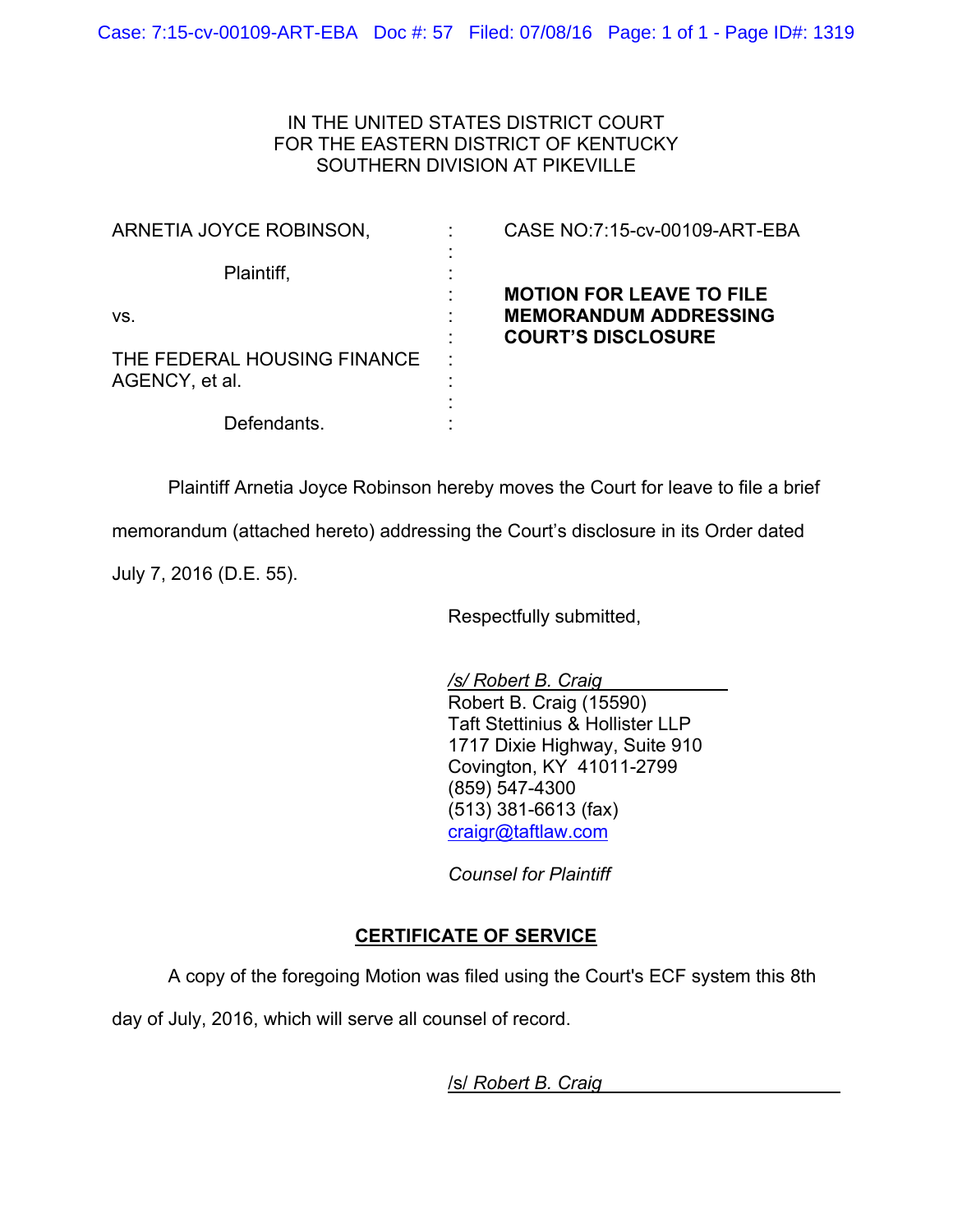## Case: 7:15-cv-00109-ART-EBA Doc #: 57-1 Filed: 07/08/16 Page: 1 of 2 - Page ID#: 1320

## IN THE UNITED STATES DISTRICT COURT FOR THE EASTERN DISTRICT OF KENTUCKY SOUTHERN DIVISION AT PIKEVILLE

| ARNETIA JOYCE ROBINSON,                       | CASE NO:7:15-cv-00109-ART-EBA                                      |
|-----------------------------------------------|--------------------------------------------------------------------|
| Plaintiff,                                    | <b>MEMORANDUM IN SUPPORT OF</b><br><b>MOTION FOR LEAVE TO FILE</b> |
| VS.                                           | <b>MEMORANDUM ADDRESSING</b><br><b>COURT'S DISCLOSURE</b>          |
| THE FEDERAL HOUSING FINANCE<br>AGENCY, et al. | ÷<br>٠                                                             |
| Defendants.                                   |                                                                    |

On July 7, 2016, the Court entered its Order disclosing an oversight of the Court's ownership of 16 shares of stock in Fannie Mae, which is under the conservatorship of Defendant Federal Housing Finance Agency. Plaintiff requests leave to file the attached memorandum to briefly address the matter, and submits that the memorandum will be helpful to the Court's consideration of any issues raised by the disclosure.

Wherefore, Plaintiff requests leave to file the memorandum attached hereto as Exhibit 1.

Respectfully submitted,

*/s/ Robert B. Craig* Robert B. Craig (15590) Taft Stettinius & Hollister LLP 1717 Dixie Highway, Suite 910 Covington, KY 41011-2799 (859) 547-4300 (513) 381-6613 (fax) [craigr@taftlaw.com](mailto:craigr@taftlaw.com)

*Counsel for Plaintiff*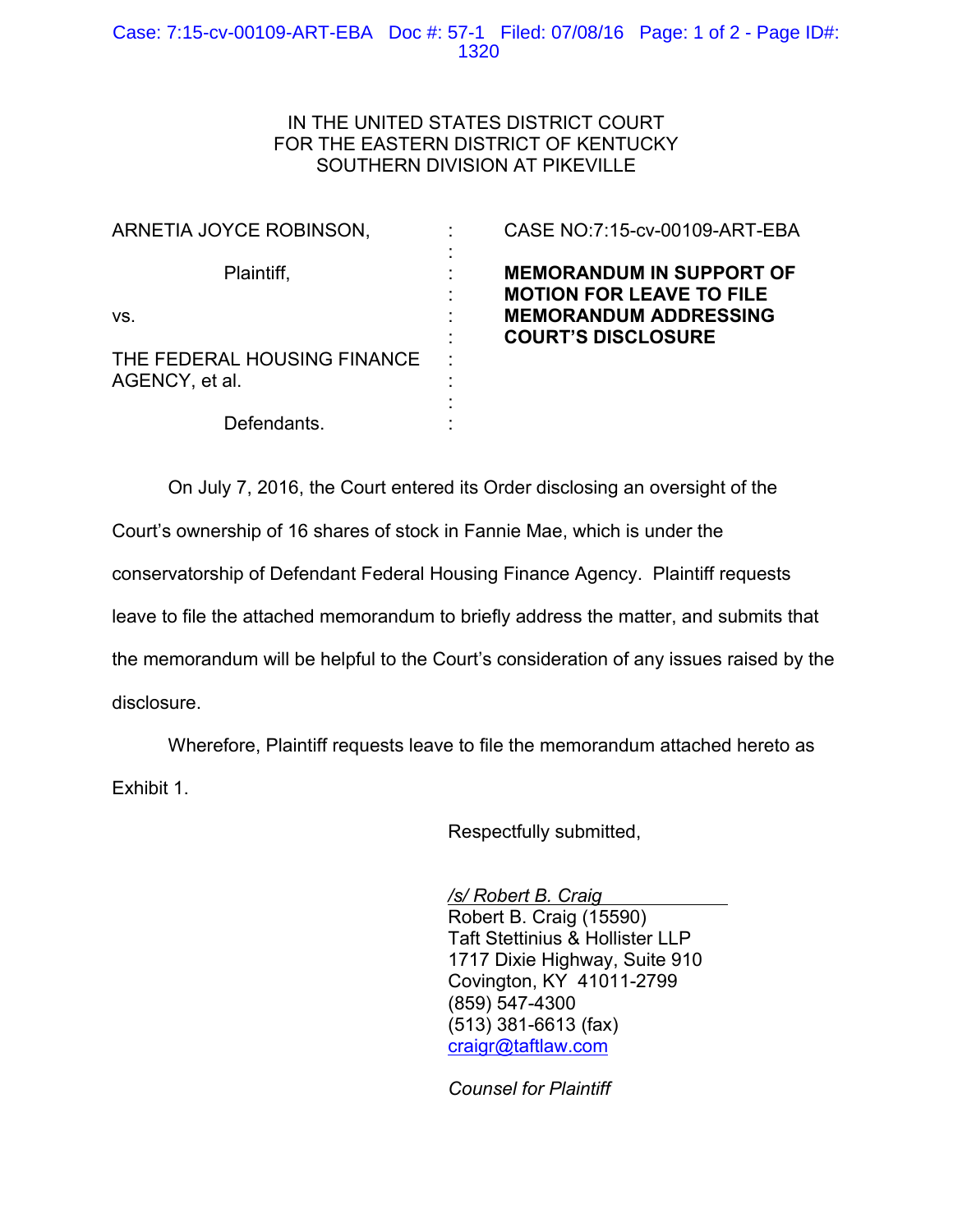# **CERTIFICATE OF SERVICE**

A copy of the foregoing Motion was filed using the Court's ECF system this 8th

day of July, 2016, which will serve all counsel of record.

/s/ *Robert B. Craig*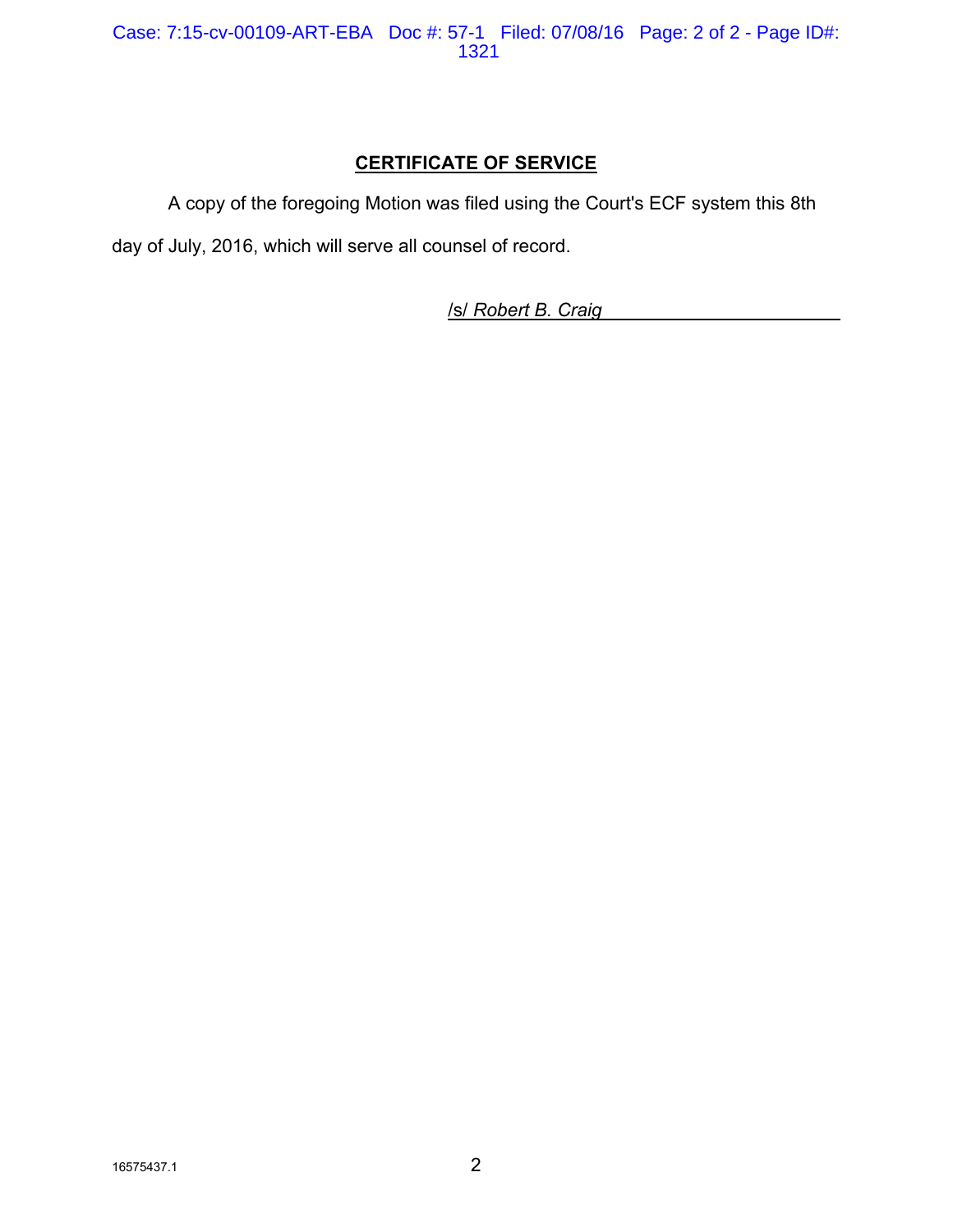## **IN THE UNITED STATES DISTRICT COURT FOR THE EASTERN DISTRICT OF KENTUCKY SOUTHERN DIVISION AT PIKEVILLE**

ARNETIA JOYCE ROBINSON,

*Plaintiff*,

v.

Civil Action No. 7:15-cv-109-ART

FEDERAL HOUSING FINANCE AGENCY, *et al.*,

*Defendants.*

## **PLAINTIFF'S BRIEF REGARDING COURT'S OWNERSHIP OF 16 SHARES OF FANNIE MAE STOCK**

Whether the Court is required to recuse itself from this matter is governed by 28 U.S.C. § 455. A Court should *not* recuse itself if it is not required to do so, and the Court is not required to recuse itself in this instance. Indeed, "[t]here is as much obligation upon a judge not to recuse himself when there is no occasion as there is for him to do so when there is." *Easley v. Univ. of Mich. Bd. Of Regents*, 853 F.2d 1351, 1356 (6th Cir. 1988); *accord In re Drexel Burnham Lambert Inc.*, 861 F.2d 1307, 1312 (2d Cir. 1988). Under the terms of Section 455, the Court can cure the recently identified conflict and continue presiding over this matter by divesting itself of its 16 shares of Fannie Mae stock. Plaintiff respectfully urges the Court to do so in light of the substantial time that has been spent preparing for next week's argument and the delay and inefficiencies that would be caused by the reassignment of this matter.

1. Subsection (b)(4) of Section 455 provides for recusal when the judge "*knows* that he . . . has a financial interest in the subject matter in controversy or in a party to the proceeding," "however small." 28 U.S.C. § 455(b)(4), (d)(4) (emphasis added). Because this provision includes a scienter element, *see Liljeberg v. Health Servs. Acquisition Corp.*, 486 U.S.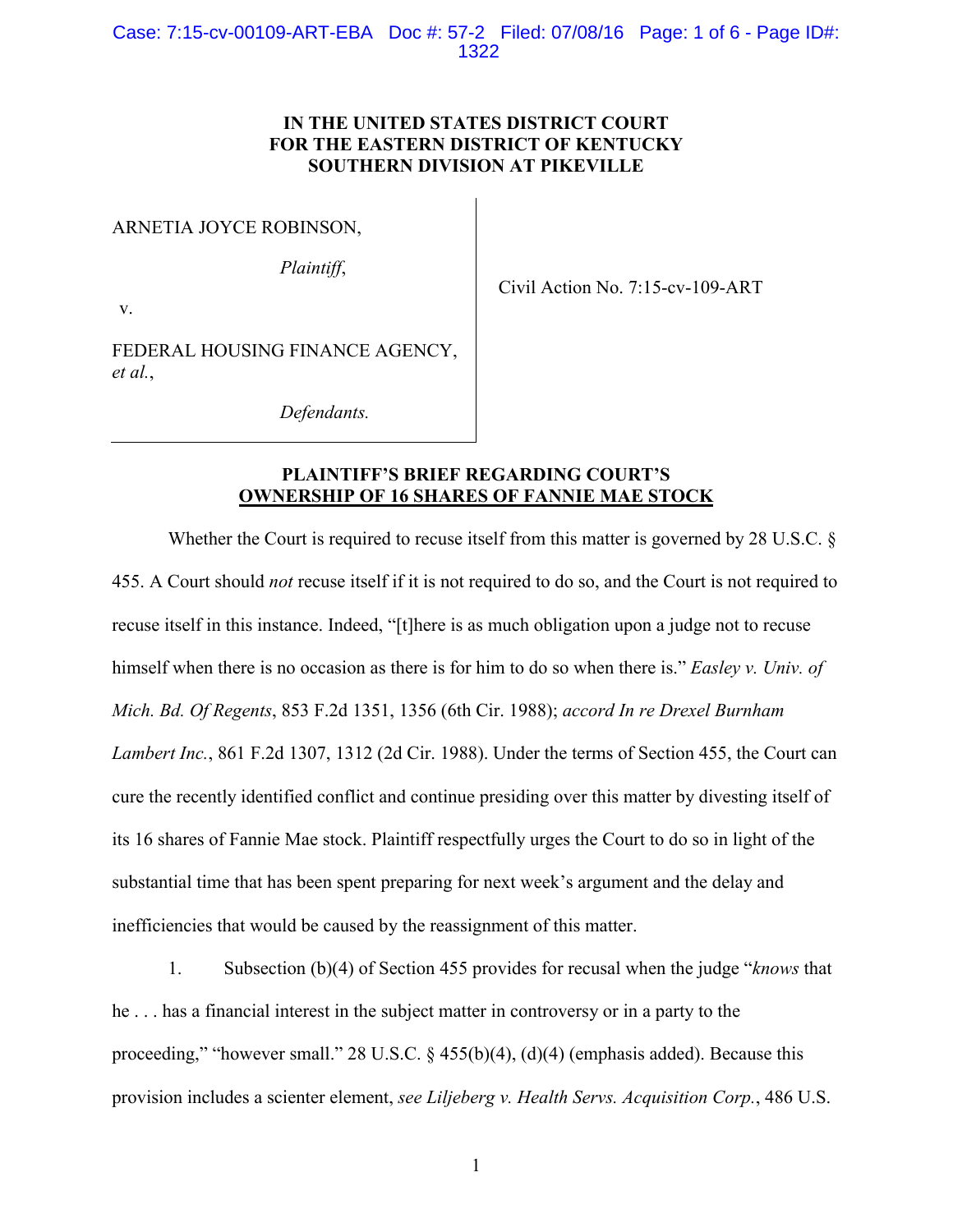#### Case: 7:15-cv-00109-ART-EBA Doc #: 57-2 Filed: 07/08/16 Page: 2 of 6 - Page ID#: 1323

847, 859 (1988), Section 455 did not apply before the Court's recent discovery concerning the oversight relating to its ownership of 16 shares of Fannie Mae stock. And it will cease to apply if the Court divests itself of its shares. *See In re Initial Pub. Offering Sec. Litig.*, 174 F. Supp. 2d 70, 80–91 (S.D.N.Y. 2001), *mandamus denied*, 294 F.3d 297 (2d Cir. 2002). As Judge Posner reasoned in similar circumstances:

[T]he purpose [of the statute] is just to make sure that judges do not sit in cases in which they have a financial interest, however small. Judge Getzendanner has no financial interest in this case. If she were to rule in favor of the plaintiffs it could not put a nickel in her pocket, because neither she nor her husband own securities of any member of the plaintiff class. Before she discovered she had a financial interest, she could have had no incentive to favor the plaintiffs; when she knew she had such an interest, she made no rulings in the case; now, when she has no interest, she cannot enrich herself by favoring the plaintiffs. The statutory purpose would not be served by forcing her to recuse herself. It is no surprise that the legislative history contains no indication that Congress would have wanted a judge to recuse himself in such a case.

*Union Carbide Corp. v. U.S. Cutting Serv., Inc., 782 F.2d 710, 714 (7th Cir. 1986).*<sup>1</sup> Divestment

thus would cure the recently discovered conflict under subsection (b)(4).

 $\overline{a}$ 

2. In addition to curing any issue under subsection (b)(4), divestment also would cure any issue under subsection (a), which provides that a judge "shall disqualify himself in any proceeding in which his impartiality might reasonably be questioned." 28 U.S.C. § 455(a). Given the minuscule nature of the Court's ownership of Fannie Mae stock and the prompt attention the Court has given to this issue, the Court's impartiality could not reasonably be questioned if it promptly sold its stock. Furthermore, disqualification under subsection (a) can be waived by the

<sup>&</sup>lt;sup>1</sup> The Fifth Circuit has disagreed with *Union Carbide* and indicated that divestment will not be effective unless the requirements of subsection (f) are met. *Tramonte v. Chrysler Corp.*, 136 F.3d 1025, 1031 (5th Cir. 1998). (Subsection (f) was enacted after the *Union Carbide*  decision.) Plaintiff submits that this Court should follow the Seventh Circuit's reasoning rather than the Fifth Circuit's. At any rate, as explained below the requirements of subsection (f) are met here so divestment would be appropriate under either approach.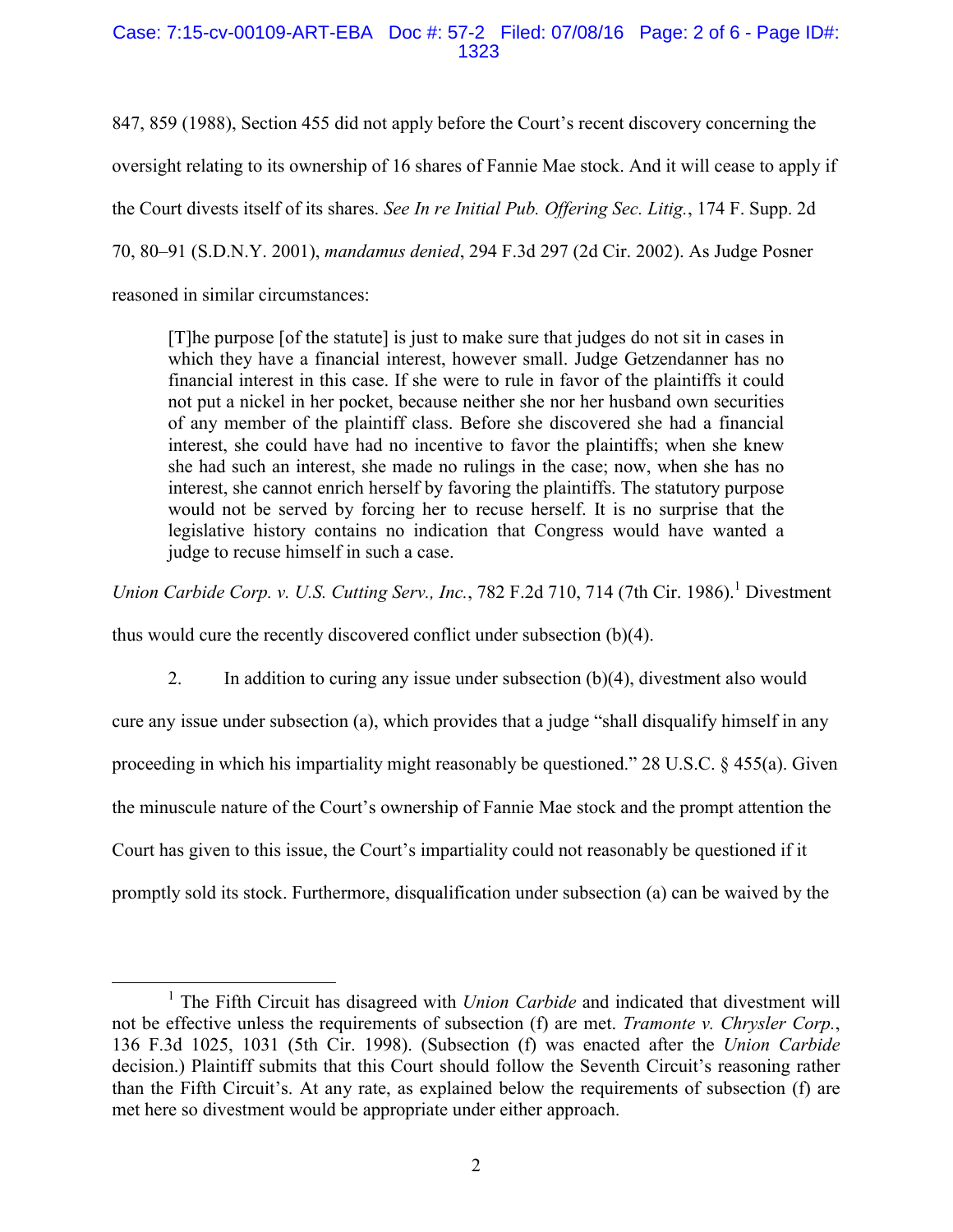#### Case: 7:15-cv-00109-ART-EBA Doc #: 57-2 Filed: 07/08/16 Page: 3 of 6 - Page ID#: 1324

parties, *see* 28 U.S.C. § 455(e), and Plaintiff would agree to a waiver if the Court determined that the subsection applied here.

3. Divestment also is appropriate under the terms of subsection (f). It provides that:

Notwithstanding the preceding provisions of this section, if any  $\dots$  judge  $\dots$  to whom a matter has been assigned would be disqualified, after substantial judicial time has been devoted to the matter, because of the appearance or discovery, after the matter was assigned to him . . . , that he . . . has a financial interest in a party (other than an interest that could be substantially affected by the outcome), disqualification is not required if the . . . judge . . . divests himself . . . of the interest that provides the grounds for the disqualification.

The elements of subsection (f) would be met if the Court sold its Fannie Mae stock.

#### *After substantial judicial time has been devoted to the matter***.** The Court, of course,

knows whether it has devoted substantial judicial time to this matter. Plaintiff suspects that it has, as the Court not only has ruled on the stay motion that was filed earlier in this case but also likely has spent substantial time preparing for next week's argument and putting itself in a position to decide the motions to dismiss shortly thereafter, as it indicated it would in its order on the stay motion. *See* Order at 4–5 (Apr. 21, 2016), Doc. 45. Courts have held that substantial time preparing for argument satisfies subsection (f)'s "substantial judicial time" element. *See Stern v. Gambello*, 678 F.3d 797, 798 (9th Cir. 2012) (Berzon, J., in chambers); *In re Literary Works in Elec. Databases Copyright Litig.*, 509 F.3d 136, 141 (2d Cir. 2007).

*Financial interest in a party***.** Although Fannie Mae is not a named party in this action, Defendant FHFA is conservator for Fannie Mae. In these circumstances, where the named party controls the party in which the Court has a financial interest as its conservator, this element of subsection (f) has been met.<sup>2</sup> Indeed, the statute defines "financial interest" to include not only a

 $\overline{a}$ 

<sup>&</sup>lt;sup>2</sup> For example, courts have found that divestment cured a conflict under subsection  $(f)$ when a judge owned stock not in a party but in a party's corporate parent. *E.g.*, *Kidder, Peabody*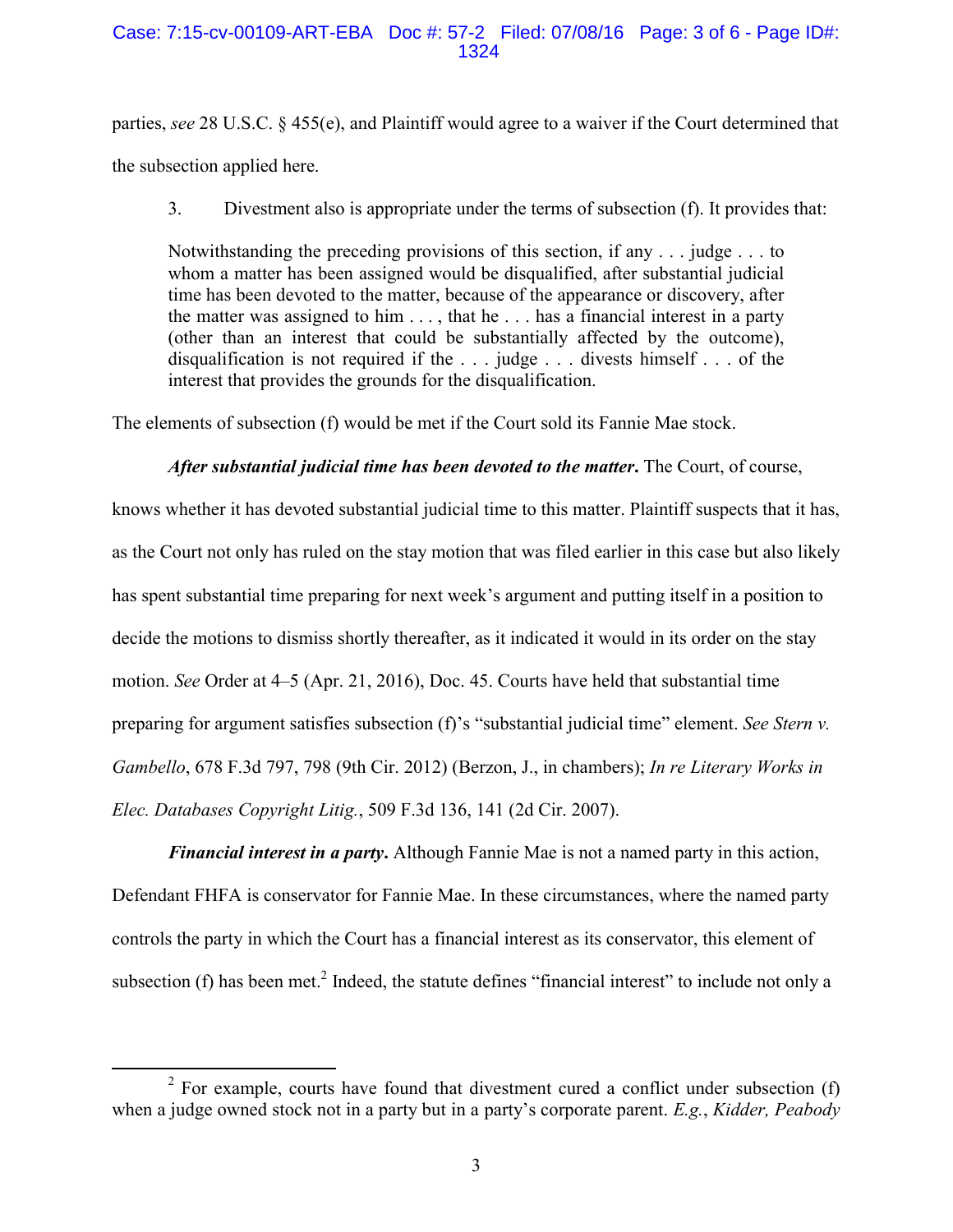#### Case: 7:15-cv-00109-ART-EBA Doc #: 57-2 Filed: 07/08/16 Page: 4 of 6 - Page ID#: 1325

"legal . . . interest" but also an "equitable interest." 28 U.S.C. § 455(d)(4). Fannie and Freddie shareholders have both a legal and an equitable interest in the trust maintained by FHFA. *Cf. DeKalb County v. Federal Housing Finance Agency*, 741 F.3d 795, 798 (7th Cir. 2013) ("[A] conservator, like a trustee in a reorganization under Chapter 11 of the Bankruptcy Code, tries to return the bankrupt to solvency rather than liquidating it."). What is more, subsection (f) has been broadly interpreted to allow divestment of an otherwise disqualifying financial interest in a party *or* in the subject matter in controversy. *See In re Literary Works in Elec. Databases Copyright Litig.*, 509 F.3d at 141.

*Other than an interest that could be substantially affected by the outcome***.** The Court's 16 shares of Fannie Mae stock—valued at approximately  $$32^3$ —is precisely the type of interest Congress meant to address in enacting subsection (f). "The House committee report cited as an example a judge's discovery that his wife owned *\$30 of stock* that would disqualify him from a six-year old class action." *Mead Johnson Co.*, 1999 WL 778592, at \*4 (emphasis added). This element plainly is met here.

\* \* \*

Given the substantial time and resources that have been spent litigating the motions to dismiss that are set to be argued next week and decided shortly thereafter and the delay that would be caused by recusal, Plaintiff respectfully requests that the Court divest its interest in Fannie Mae stock to allow this case to move forward expeditiously and without interruption.

l

*<sup>&</sup>amp; Co. v. Maxus Energy Corp.*, 925 F.2d 556, 561 (2d Cir.1991); *Mead Johnson Co. v. Abbott Labs.*, 1999 WL 778592, at \*2–\*3 (S.D. Ind. Feb. 22, 1999).

<sup>3</sup> *See Federal National Mortgage Association (FNMA) Stock Updates*, YAHOO, http://goo.gl/eA3lln.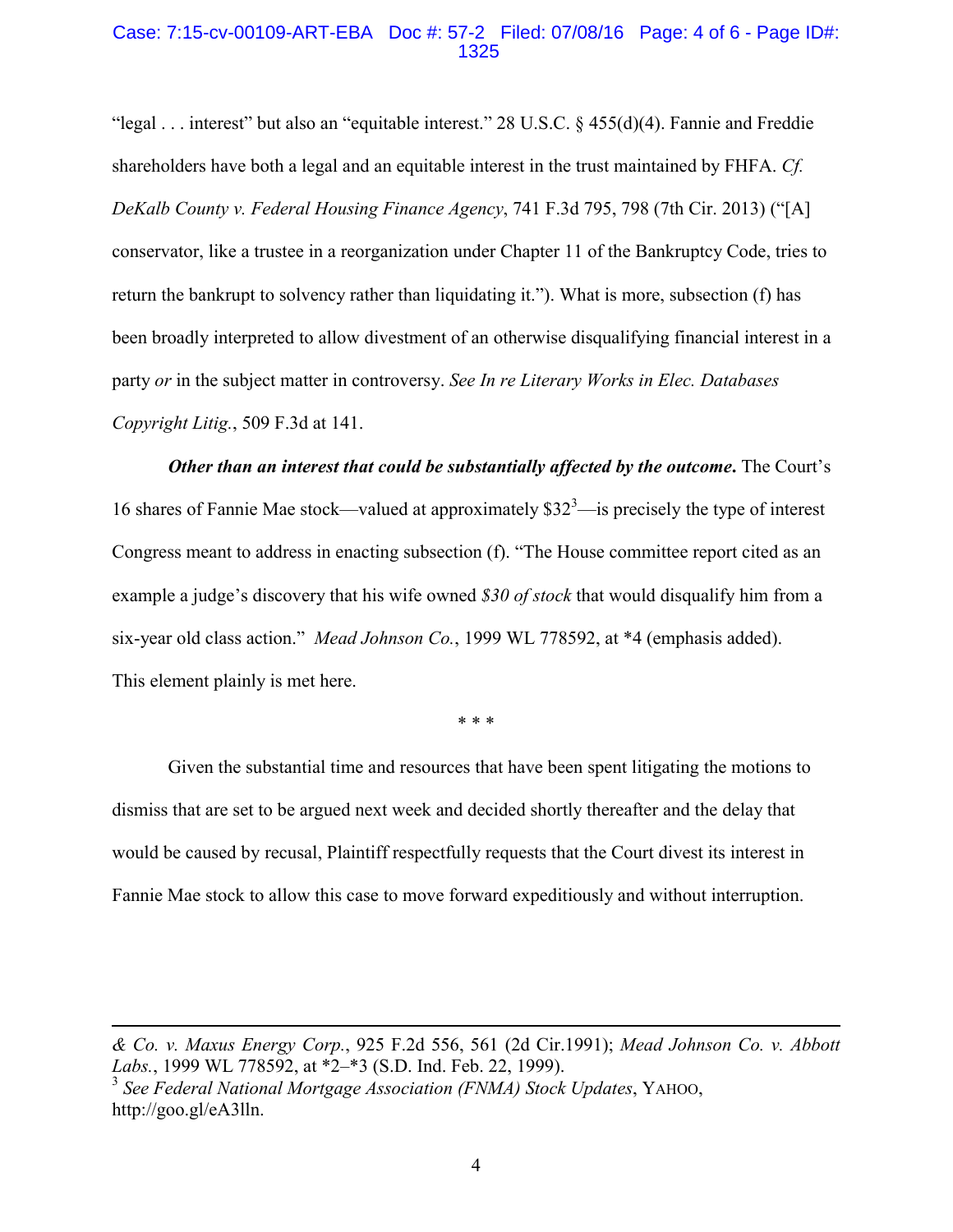#### Case: 7:15-cv-00109-ART-EBA Doc #: 57-2 Filed: 07/08/16 Page: 5 of 6 - Page ID#: 1326

Respectfully submitted,

s/ Robert B. Craig Robert B. Craig TAFT STETTINIUS & HOLLISTER LLP 1717 Dixie Highway Suite 910 Covington, KY 41011-2799 (859) 547-4300 (513) 381-6613 (fax) craigr@taftlaw.com

*Counsel for Plaintiff*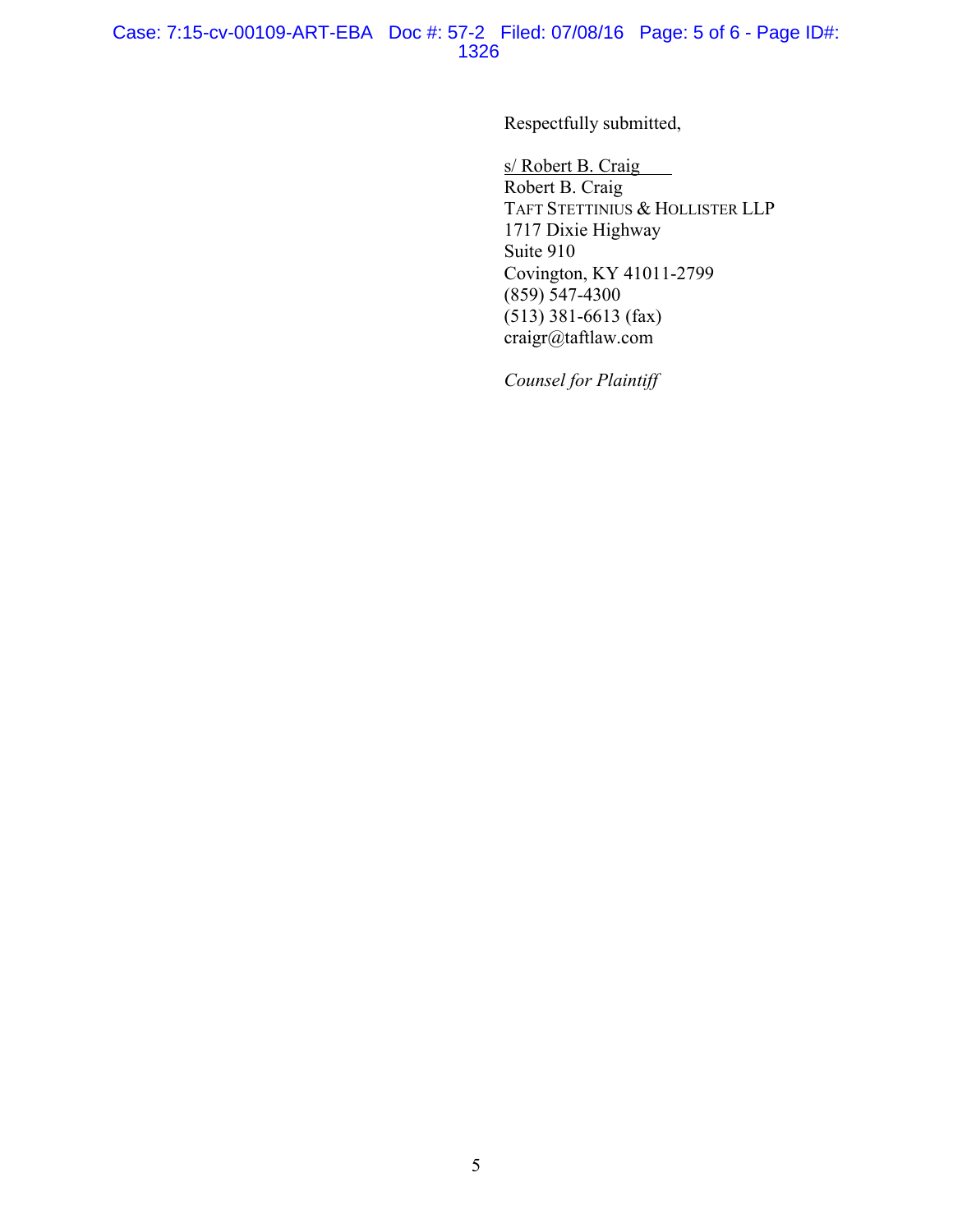Case: 7:15-cv-00109-ART-EBA Doc #: 57-2 Filed: 07/08/16 Page: 6 of 6 - Page ID#: 1327

# **CERTIFICATE OF SERVICE**

I hereby certify that a true and accurate copy of the foregoing was served upon all

counsel of record on this 8th day of July, 2016, via the Court's Electronic Case Filing system.

/s/ Robert B. Craig